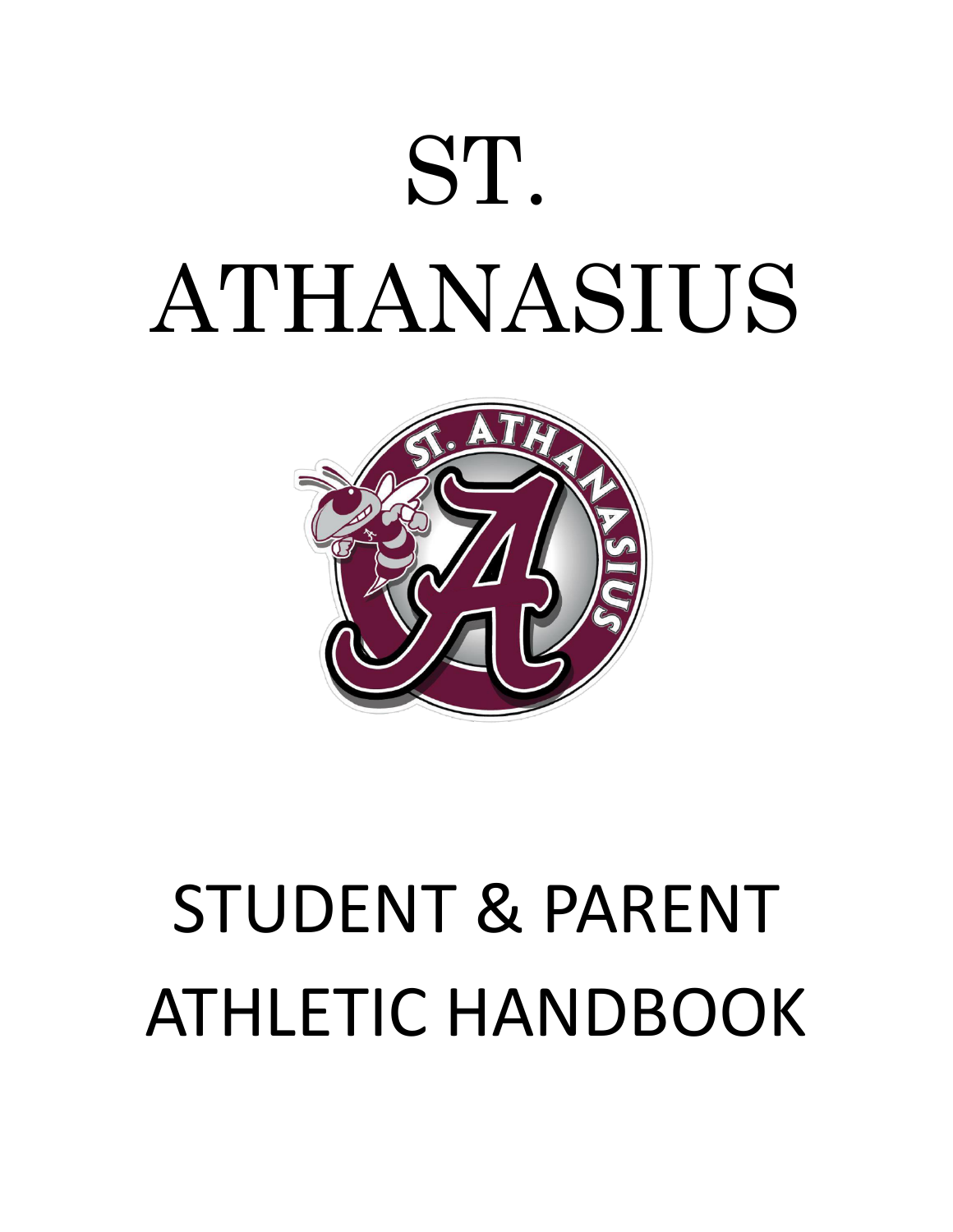# Table of Contents

| Table of Contents                      | 1              |
|----------------------------------------|----------------|
| Philosophy                             | $\overline{2}$ |
| <b>Organizational Structure</b>        | $\overline{2}$ |
| <b>Booster Club Officers</b>           | $\overline{2}$ |
| Athletic Director                      | $\overline{2}$ |
| <b>Sports Coordinators</b>             | $\overline{2}$ |
| Sports Teams                           | 3              |
| <b>Work Commitment</b>                 | 3              |
| Sports Registration                    | 3              |
| Sports Registration Dates and Fees     | 4              |
| Payment                                | 4              |
| <b>Eligibility Requirements</b>        | 4              |
| Academic Eligibility                   | 5              |
| School Attendance                      | 5              |
| <b>Expectations of Coaches</b>         | 6              |
| <b>Expectations of Student Athlete</b> | 6              |
| <b>Expectations of the Parent</b>      | 6              |
| Grievances                             | 7              |
| Tryouts                                | 7              |
| Practice                               | $\overline{7}$ |
| <b>Weather Policy</b>                  | $\overline{7}$ |
| <b>Equipment and Facilities</b>        | $\overline{7}$ |

# **Philosophy**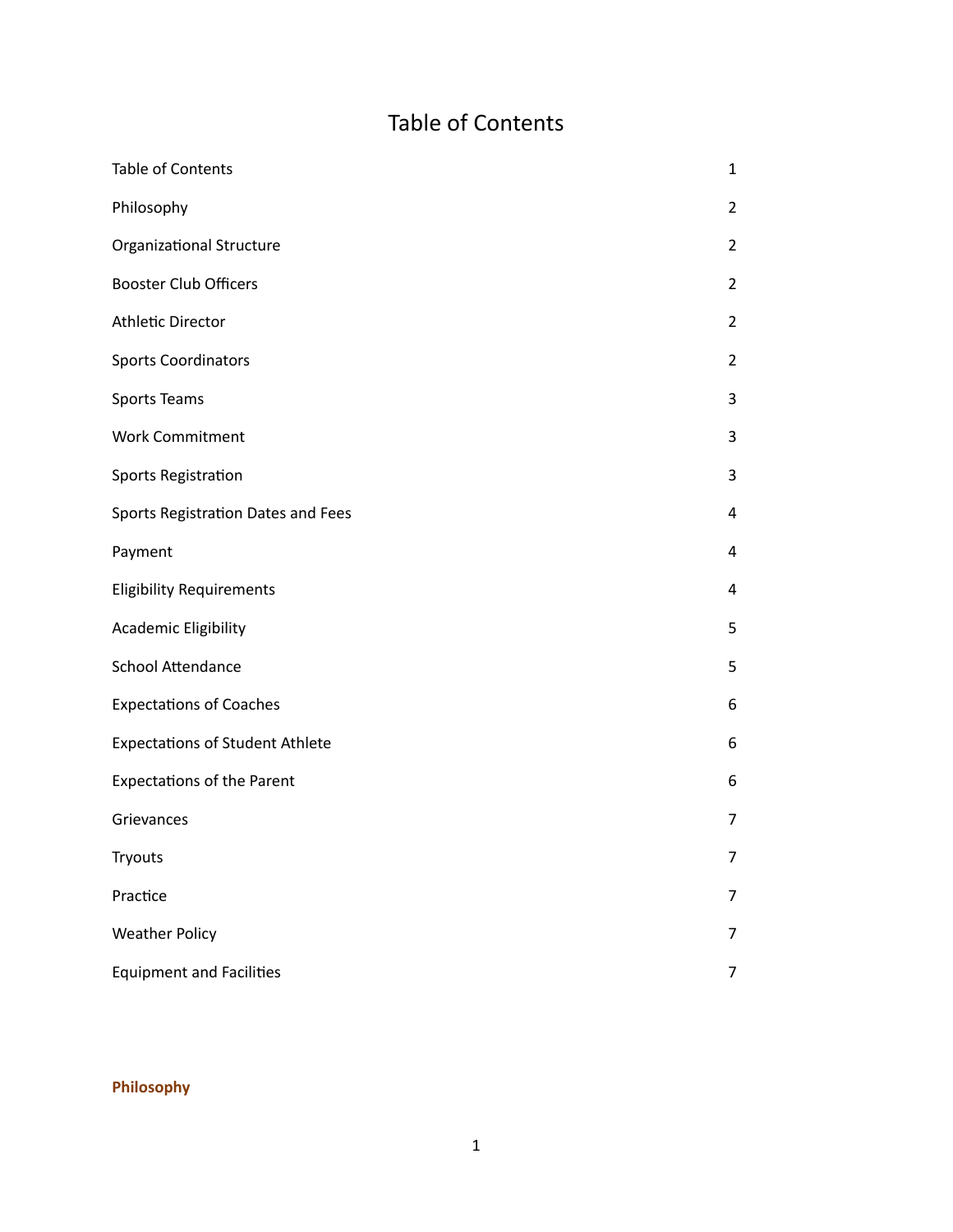The St. Athanasius community supports an athletics program that provides the student athlete many opportunities to develop his/her individual skills while contributing to a team. Our mission is to provide and establish a wholesome program that promotes sportsmanship and fair play with an emphasis on teaching character, athletic and social skills, and a healthy attitude.

#### **Organizational Structure**

The St. Athanasius Booster Club Executive Office consists of the President, Vice-President, ART Treasurer, APT Treasurer, Work Commitment Coordinator, Secretary and the Pastor. The Booster Club also consists of Sports Coordinators, Ball Field and Gym managers, Athletic Directors, and other members the President deems necessary.

#### **Booster Club Executive Officers**

President Vice President ART Treasurer APT Treasurer **Secretary** Work Commitment Pastor (or designated representative)

#### **Athletic Director**

The Athletic Director (AD) is responsible for seeing the day to day operations of the athletic program. The A.D. assures that the sports programs follow the regulations and standards set forth by the Catholic School Athletic Association (CSAA) and the St. Athanasius Booster Club. The Athletic Director is appoint by the President, and is responsible for the recruitment and training of all Sports Coordinators.

#### **Sports Coordinators**

A sports coordinator is assigned to each sport. His/Her duties consists of the recruitment and assigning of coaches to be presented before the Athletic Director, supervision of try-outs and team selection, practice schedules and uniform distribution and collection. They are also responsible to ensure that all keys, are returned to the Parish Hall and/or Field Manager. The Athletic Director and coaches evaluate each coordinator, each year.

**Sports Teams**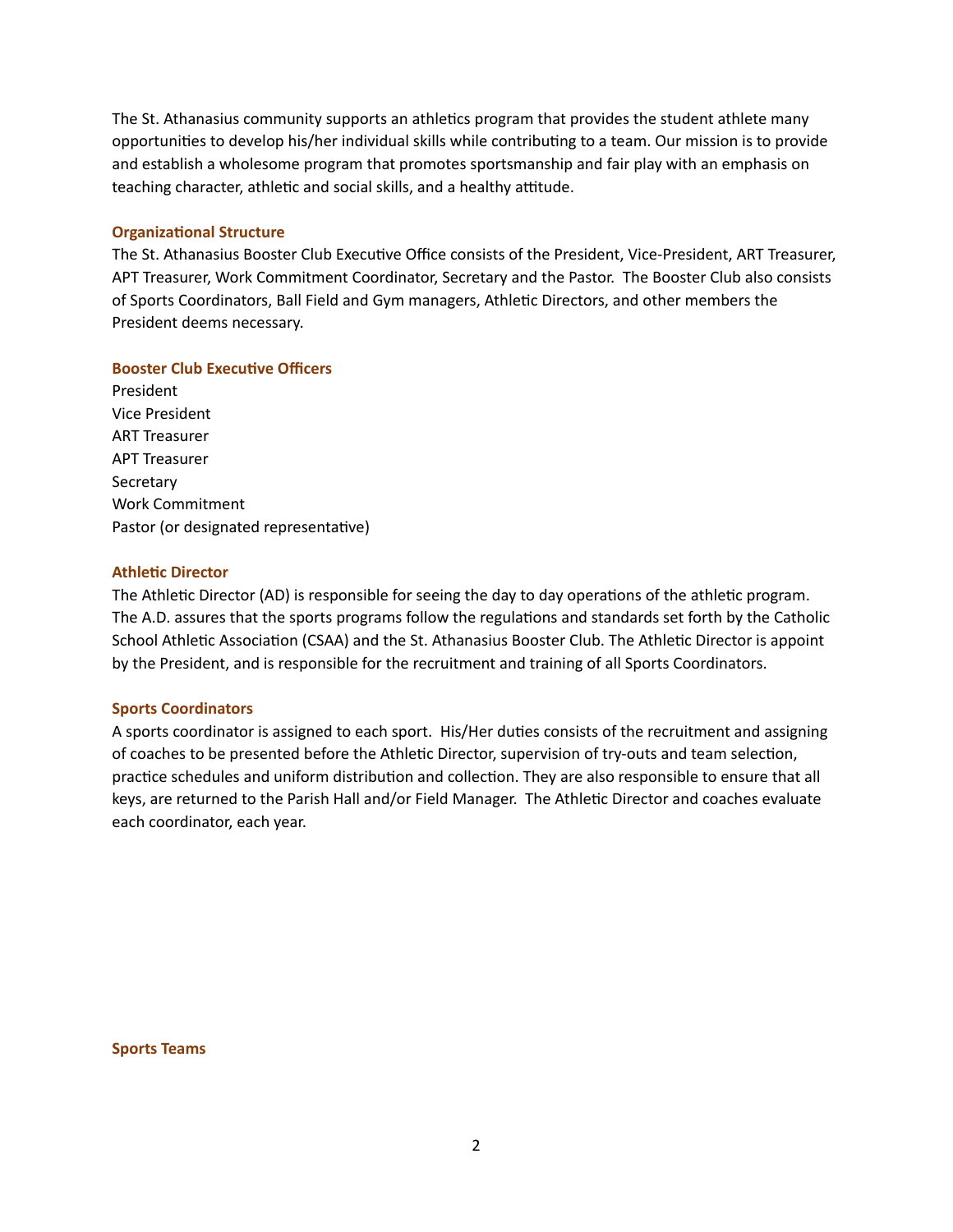St. Athanasius sports program offers thirteen (13) sports sanctioned by the Catholic School Athletic Association (CSAA)(\*) for Grades 3-8. We also offer sports programs not sanctioned by the CSAA. The Booster Club runs a Little Stingers (LS) Sports program designed for those in grades Pre K-2nd.

| Archery *                  | Winter into Spring      |
|----------------------------|-------------------------|
| Baseball <sup>*</sup>      | Late Spring             |
| Basketball *(LS)           | Fall                    |
| Cheerleading (LS)          | Summer                  |
| Cross Country *            | Summer                  |
| Dance                      | Summer                  |
| Field Hockey *             | Late Spring             |
| Football *(LS)             | Summer                  |
| Golf *                     | Spring                  |
| Soccer <sup>*</sup>        | Spring                  |
| Softball *                 | Spring                  |
| Swimming *                 | Winter                  |
| Tennis <sup>*</sup>        | Late Spring             |
| Track & Field *            | Spring                  |
| Volleyball (G)(B) *(LS(G)) | Summer (G&LS) Winter(B) |

#### **Work Commitment**

Registration fees, concessions, and gate fees fund St. Athanasius Booster Club. All the money raised through these events go right back into the sports programs. In order to keep registration fees as low as possible, and keep our facilities in good condition, parents are expected to assist. The Booster Club has required that one parent work four (4) hours per child per sport. It is the responsibility of the parent to insure they work their commitment.

#### **Sports Registration**

Registering for all sports is to be completed online at: <https://www.loucsaa.gameday/athanasius.com>. Registration starts at least four (4) weeks before the start of the sports season. Once registration has closed, players are only allowed on a team, as space allows. The reason for this rule is as follows: Sometimes the CSAA requires us to report the number of teams before we have tryouts. This can result in us reporting too few teams to the CSAA. If because of late registration we need to change our counts to the CSAA, we are sometimes assessed a financial penalty from the CSAA.

Second, if we have too many players on a team, it limits the amount of playing time for each individual.

| <b>Registration Dates (subject to change)</b> |             |  |                       |  |  |  |
|-----------------------------------------------|-------------|--|-----------------------|--|--|--|
| Sport                                         | Open Close  |  | <b>First Practice</b> |  |  |  |
| Archery                                       | $7/16$ 8/15 |  | 10/1                  |  |  |  |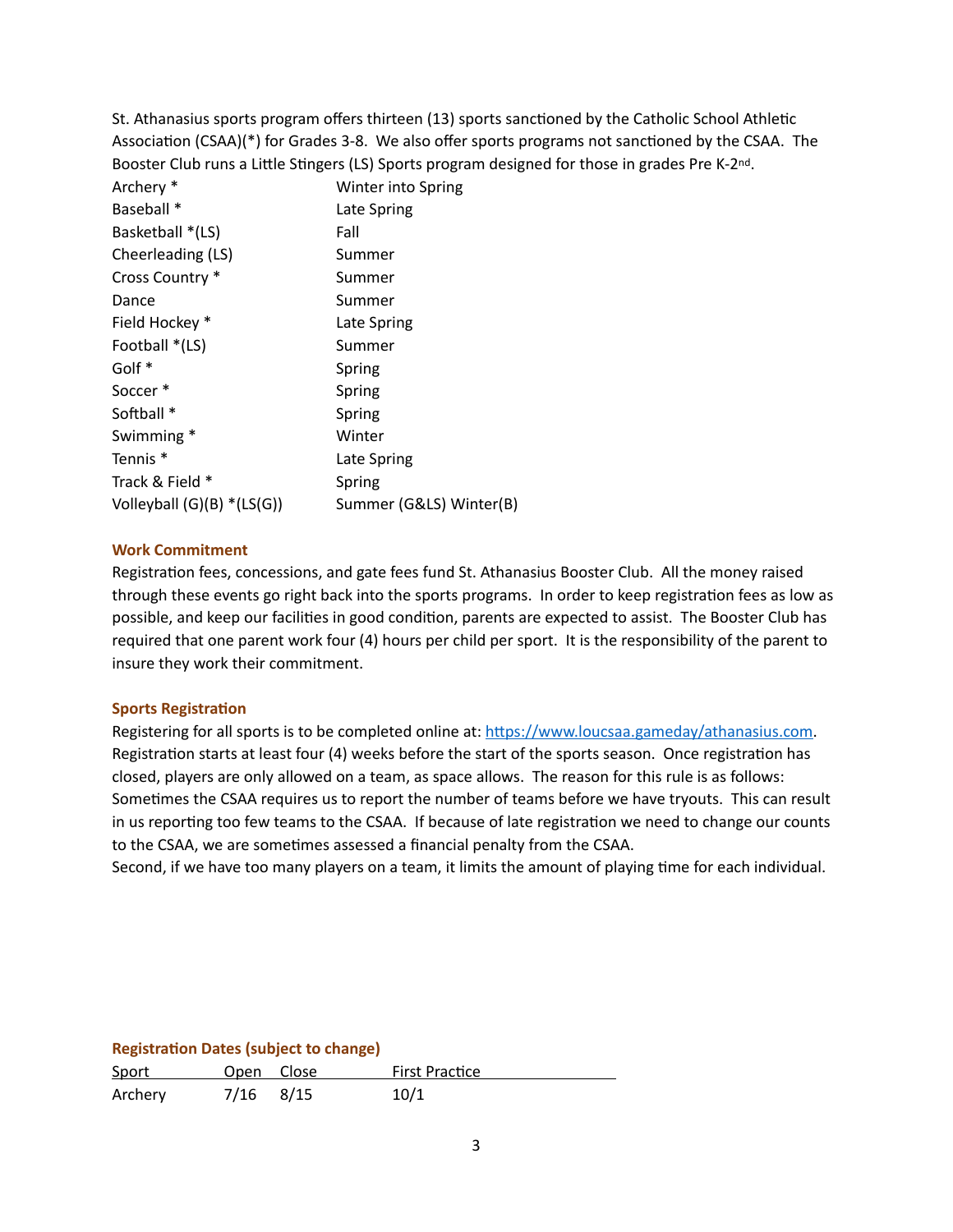| <b>Baseball</b>       | 2/1  | 2/28  | 2 <sup>nd</sup> Monday of March    |
|-----------------------|------|-------|------------------------------------|
| Basketball            | 9/16 | 10/15 | 3rd Monday of October              |
| Basketball (LS)       | 9/16 | 11/30 | 12/1                               |
| Cheerleading          | 5/16 | 7/14  | August 1                           |
| Cheer (sideline) 5/16 |      | 7/14  | August 1                           |
| <b>Cross Country</b>  | 5/16 | 7/14  | 3rd Monday of July                 |
| Field Hockey          | 3/16 | 4/15  | 2 <sup>ND</sup> Sunday of March    |
| Football              | 5/16 | 7/14  | 3rd Monday of July                 |
| <b>Flag Football</b>  | 5/16 | 8/14  | August 15                          |
| Golf                  | 1/16 | 2/15  | March 1                            |
| Soccer                | 1/16 | 2/15  | March 1                            |
| Soccer (LS)           | 1/16 | 2/15  | March 1                            |
| Softball              | 1/16 | 2/15  | March 1                            |
| Swimming              | 1/16 | 1/31  | 2 <sup>nd</sup> Monday of February |
| <b>Track</b>          | 1/16 | 2/15  | March 1                            |
| Volleyball (G)        | 5/16 | 7/14  | 3rd Monday of July                 |
| Volleyball (B)        | 1/1  | 1/24  | 2nd Monday of February             |

#### **Payment**

Online payment is required during registration.

If your child decides not to play, a credit to your account, minus \$5 processing fee, will be issued up until the first day of tryouts. No credits or refunds, will be issued after the first day of tryouts.

#### **Eligibility Requirements**

St. Athanasius is a member of the Catholic School Athletic Association (CSAA). As a member, we follow all the policies and guidelines set forth by the CSAA, and/or the sanctioning club authority. The CSAA Handbook is located under the website at: loucsaa.net

All students of St. Athanasius are eligible to participate in the sports program as long as they meet the age, grade, and sacrament requirements of the CSAA. Student athletes that do not attend school at St. Athanasius, may participate as long as they are members in good standing of the parish of St. Athanasius and they attend religious education classes. They must also adhere to the age, grade, and sacrament requirements set forth from the CSAA.

#### **Academic Eligibility**

At St. Athanasius, we feel the student always comes before the athlete. In an effort to prepare our students for participation in sports beyond middle school, the Booster Club in consultation with our principal, and director of the CSAA, we are instituting a "Grades for Play" program.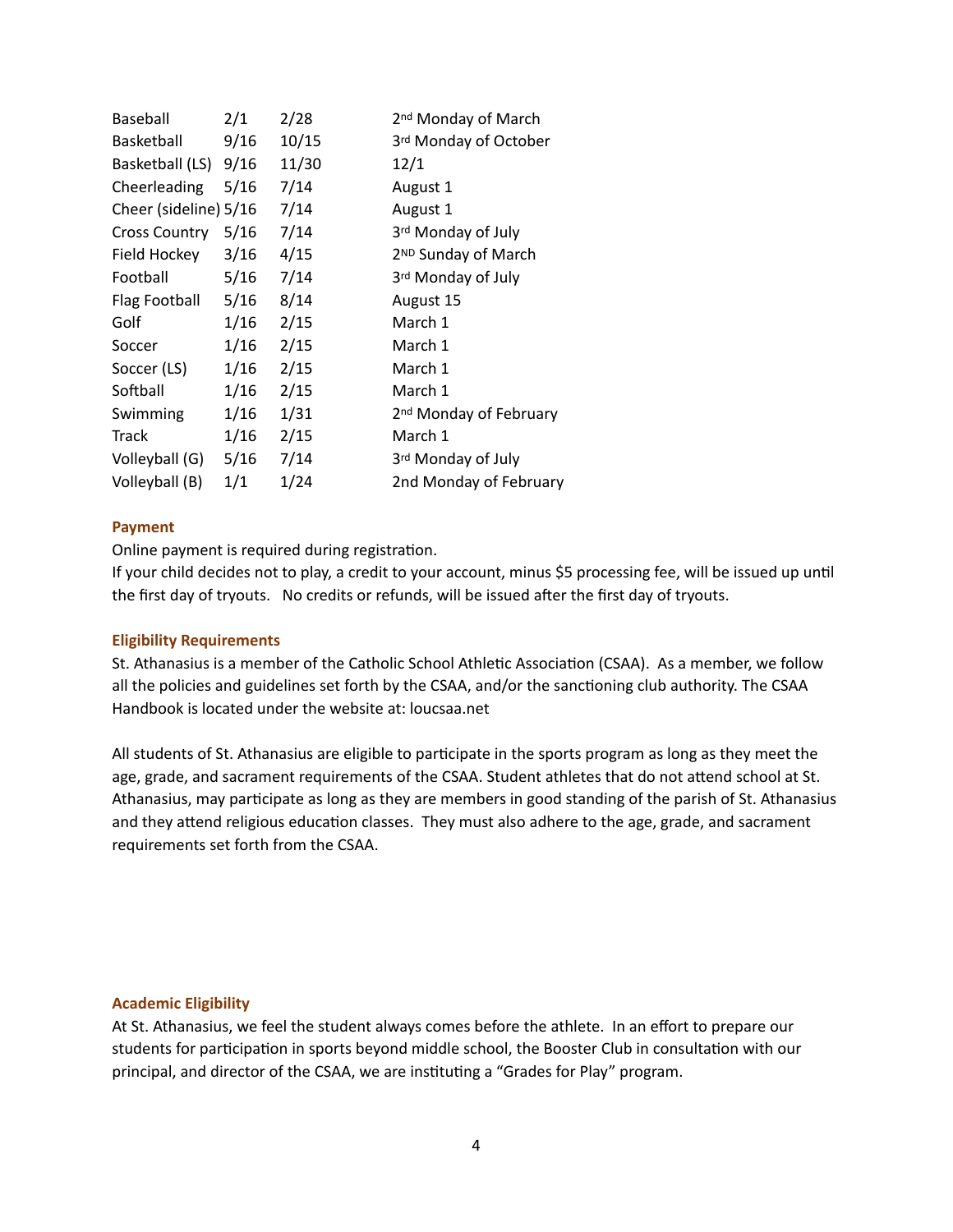This program mirrors the requirements put forth by the KHSAA on middle school athletes that participate in sports at the middle or high school level.

ANY student athlete in the 5<sup>th</sup>-8<sup>th</sup> grade playing a sport at St. Athanasius, must maintain a "C" average in core classes, in order to practice or play. These classes include: English, Math, Science, Social Studies and Religion. The St. Athanasius school office will pull grades for student athletes each week. For PREP students, or other student athletes from other parishes participating on a St. Athanasius team, a printout of grades will be required before the first practice of each week in order to maintain eligibility.

If the student athlete's average in any of the core classes drops below a "C" average, a "3 strike rule will apply:

- 1. The student athlete can practice but cannot play in that week's game until the grade average is raised to at least a "C"
- 2. If the grade average is not brought up to a " $C$ " by the following week, the student athlete will not be permitted to participate in that week's activities.
- 3. If the student athlete does not bring their grade to at least a " $C$ " after third week, the student athlete will be dismissed from the team. The Booster Club will not reimburse that sport fee.

If a Student Athlete is dismissed from a team, he/she will not be permitted to register for the next sport, until all core classes have at least a "C" average.

A liaison from the Booster Club will contact parents directly in the event any of the above measures must be addressed. We appreciate your cooperation and support in this program.

## **School Attendance**

If a student is absent from school for any reason, they are NOT permitted to play or practice that day. Any student suspended from school, will not be permitted to practice or play, until the suspension has been lifted.

## **Expectations of Coaches**

St. Athanasius Coaches are expected to:

- Place the well-being of their student-athletes ahead of the desire to win.
- Watch the CSAA Coaches Video
- Attend the Archdiocese S.A.F.E training class
- Exemplify high standards
- Use appropriate language when communicating with student-athletes.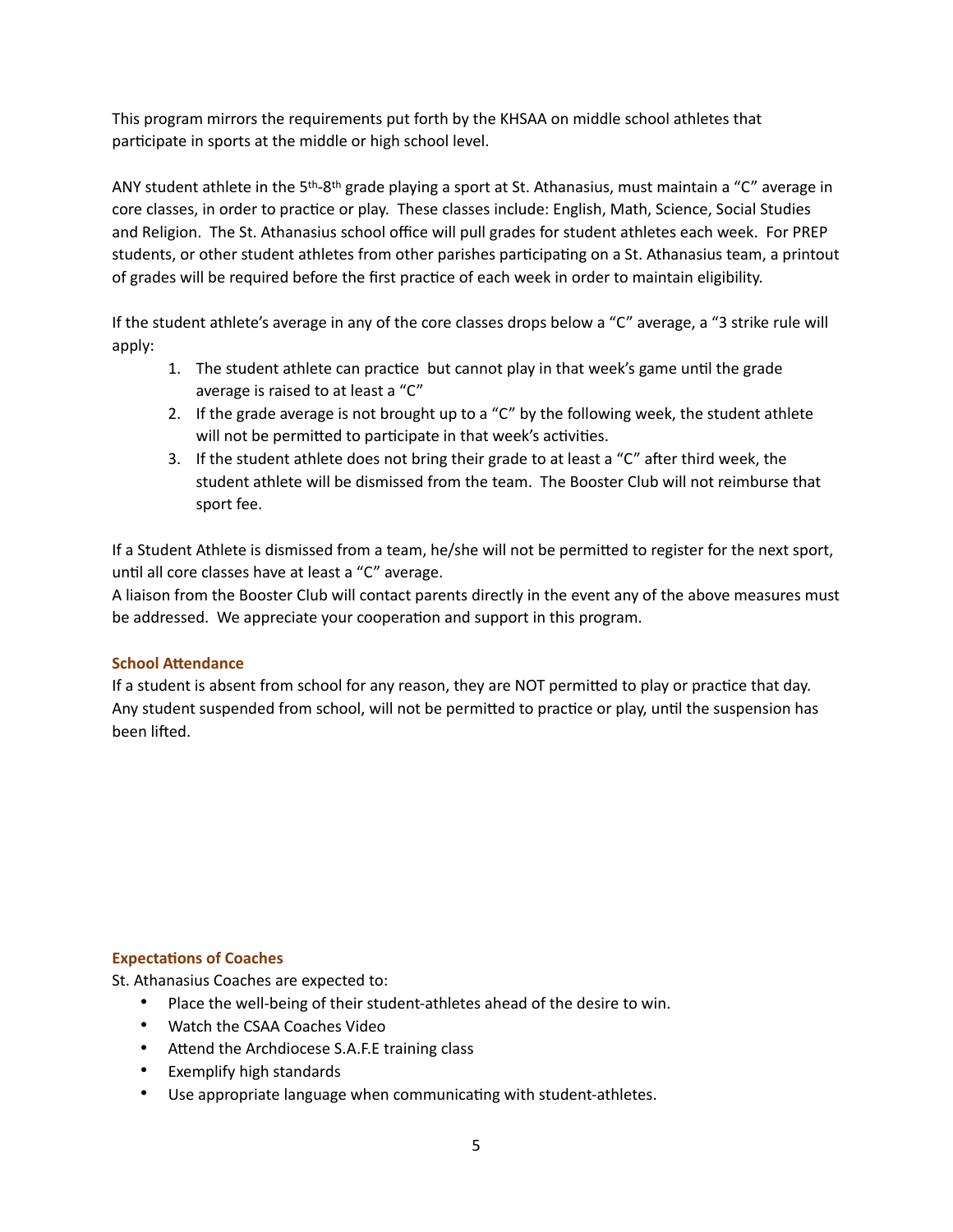- Enforce and teach the rules and regulations of the game and those of the CSAA and Booster Club
- Respect the integrity and judgement of the game officials.
- Utilize appropriate coaching techniques during instruction.

#### **Expectations of the Student Athlete**

- Follow the rules and regulations of the game
- Follow the rules of the CSAA, Booster Club and their coach.
- Follow the rules of the school.
- Attend school and maintain minimum grade eligibility
- Must respect all team mates and coaching staff
- Never uses foul language
- Always puts their teammates ahead of themselves.

#### **Expectations of the Parents**

- Do not force your child to participate in sports
- Inform the coach of any physical disability or ailment that may affect the safety of your child or others.
- Learn the rules of the game, CSAA, and the Booster club
- Be a positive role model and encourage sportsmanship.
- Do not engage in any kind of unsportsmanlike conduct with officials, coaches, players, parents, or game management.
- Attending as many of your child's games as possible.
- Do not speak poorly of your child's coaches. Respect for all is key to teaching your child about authority.

#### **Grievances**

While we try to make every student athletes sports experience a good one, there will be times when this is not always possible. If you have concerns during the season, we ask you follow the protocols set forth by the St. Athanasius Booster Club

- 1. If possible, wait 24 hours before voicing your concerns to the head coach.
- 2. If you feel this has not helped you reach a satisfactory conclusion, ask to speak the Sports Coordinator.
- 3. If a concern remains, ask to speak to the Athletic Director.
- 4. If the Athletic Director is unable to help, you may take your concerns to the St. Athanasius Athletic Review Board.
- 5. If all else fails, a meeting with the Pastor of St. Athanasius can be conducted.